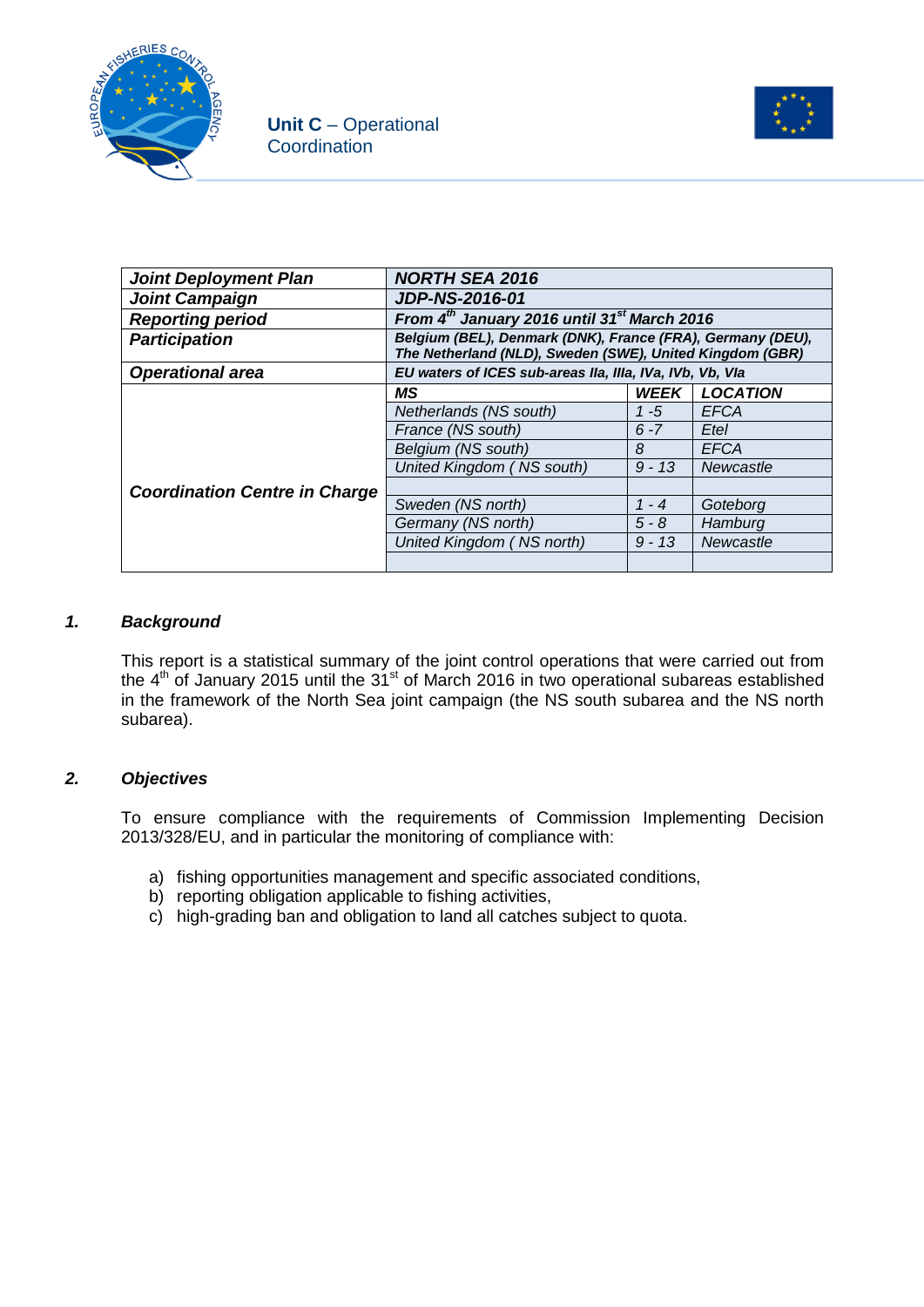### *3. Summary of activity*

#### a) Inspections ashore

During this reporting period 4.494 tonnes of cod, plaice and sole were inspected at landing. In total, there were 1886 inspections carried out ashore with a total of 43 suspected infringements detected on 41 fishing vessels.

| species      | quantity    |
|--------------|-------------|
| cod (COD)    | 3540 tonnes |
| plaice (PLE) | 821 tonnes  |
| sole (SOL)   | 133 tonnes  |

*Table 1: quantities of fish inspected ashore per species*

#### b) Inspections at sea

During this reporting period 434 tonnes of cod, plaice and sole were monitored at sea. In total, there were 264 inspections carried out at sea with 15 suspected infringements detected on 14 fishing vessels.

| species      | quantity   |
|--------------|------------|
| cod (COD)    | 29 tonnes  |
| plaice (PLE) | 282 tonnes |
| sole (SOL    | 123 tonnes |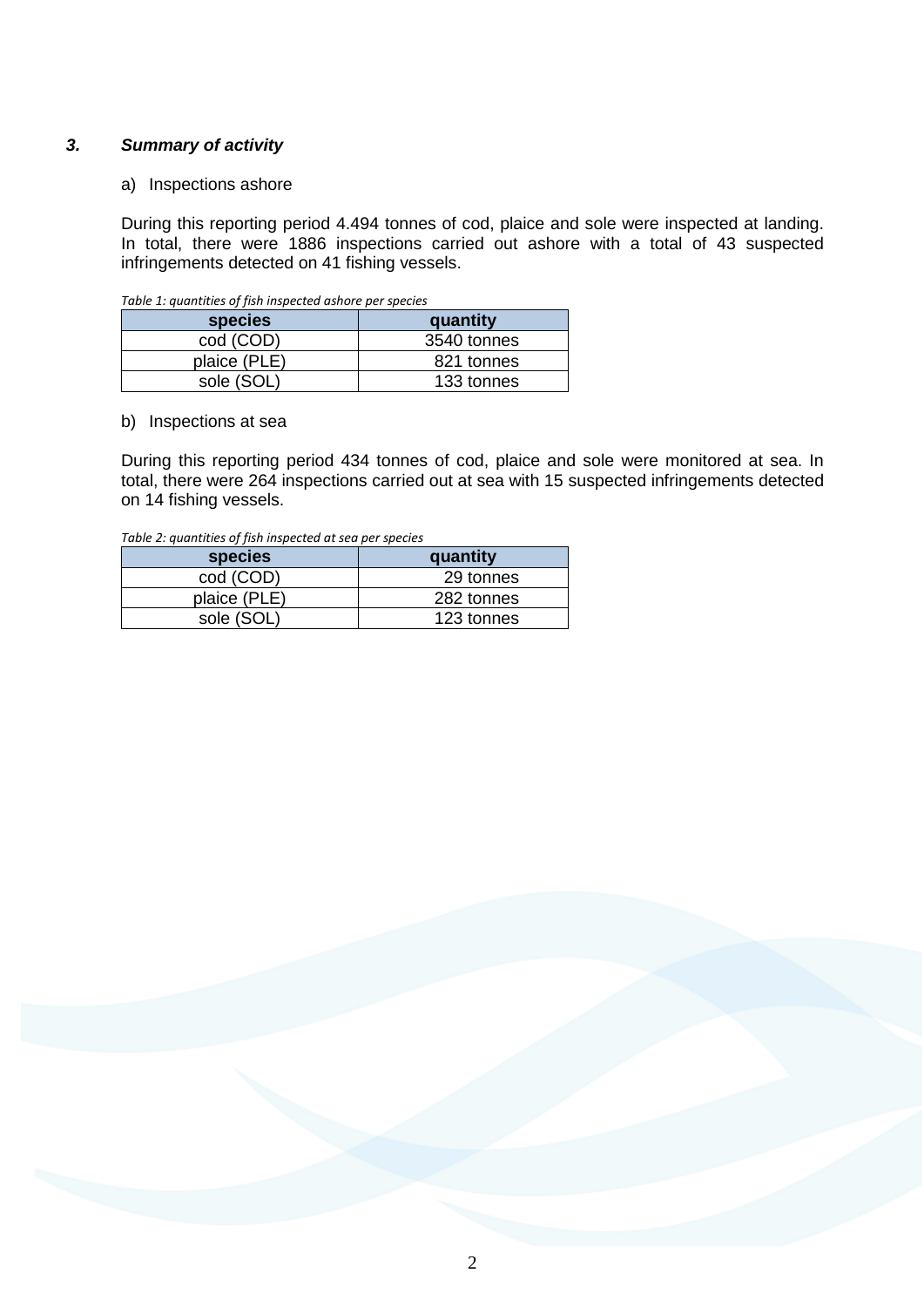# *ANNEX*

<u>.</u>

## *JDP-NS-2016-01 ACTIVITY RECORDS FOR THE PERIOD JANUARY - MARCH 2016*

## *A. DEPLOYED CONTROL MEANS*

|               |             | <b>FPV</b>                                     | Aircraft      | <b>Exchanges of Inspectors</b> |                           |                      |                           |
|---------------|-------------|------------------------------------------------|---------------|--------------------------------|---------------------------|----------------------|---------------------------|
|               | Days at sea |                                                |               |                                | Joint Teams at sea        | Mixed Teams ashore   |                           |
|               | Core        | Associated<br>(days with events <sup>1</sup> ) | No of Flights | Man-days<br><b>Deployed</b>    | Man-days<br><b>Hosted</b> | Man-days<br>Deployed | Man-days<br><b>Hosted</b> |
| <b>TOTALS</b> | 110         | 192                                            | 80            | 19                             | 19                        | 14                   | 14                        |

## B. *JOINT CONTROL ACTIVITIES CARRIED OUT*

|                        |                                       | <b>TOTALS</b> |
|------------------------|---------------------------------------|---------------|
|                        | Sightings reported by aircraft        | 593           |
| <b>SURVEILLANCE</b>    | Sightings reported by FPV             | 897           |
| <b>SEA ACTIVITIES</b>  | Number of inspections<br>by FPV       | 264           |
|                        | Number of targeted inspections by FPV | 12            |
| <b>LAND ACTIVITIES</b> | Number of inspections<br>in MS        | 1886          |
|                        | Number of targeted inspections in MS  | 25            |
| <b>TRANSPORT</b>       | Number of inspections<br>in MS        | N             |

 $^{\rm 1}$  for associated FPV the day at sea information is provided on a basis of the total of days at sea for which at least one event *(sighting, inspection) was reported by an associated patrol vessels*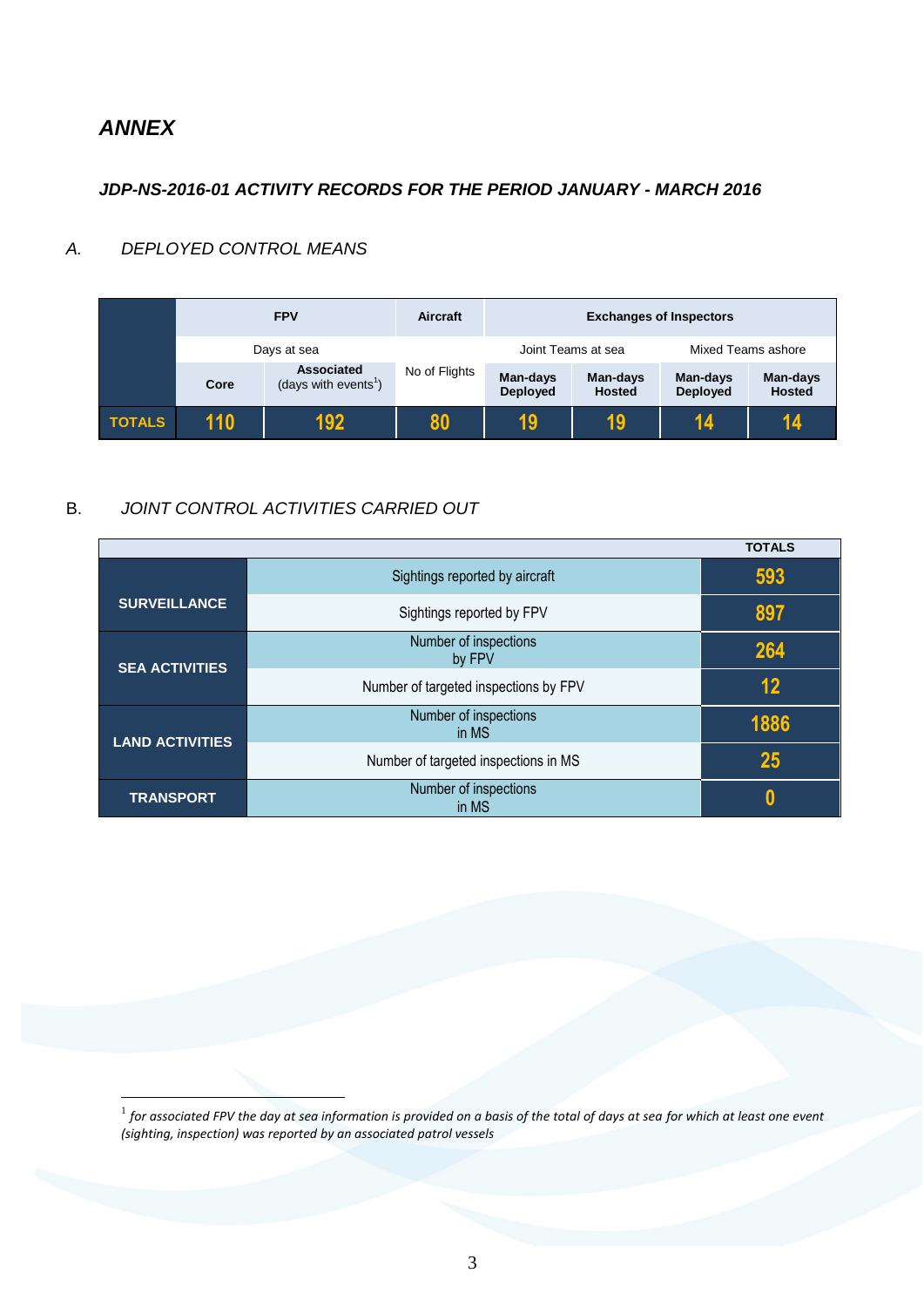# *C. RESULTS OF CONTROL ACTIVITIES*

|                  |                                                         | <b>Totals</b>  |
|------------------|---------------------------------------------------------|----------------|
|                  | Number of F/V inspected<br>by FS                        | 264            |
| <b>SEA</b>       | Number of F/V<br>with detected infringement             | 14             |
|                  | % of inspected F/V with detected infringement           | 5,3%           |
|                  | <b>Total number of</b><br>infringements detected        | 15             |
|                  | Total number of targeted<br>inspections                 | 12             |
|                  | Total number of targeted inspections with infringements | $\overline{2}$ |
|                  | Number of F/V<br>inspected by FS                        | 1886           |
|                  | Number of F/V<br>with detected infringement             | 41             |
| <b>LAND</b>      | % of inspected F/V with detected infringement           | 2.2%           |
|                  | <b>Total number of</b><br>infringements detected        | 43             |
|                  | Total number of targeted<br>inspections                 | 25             |
|                  | Total number of targeted inspections with infringements | $\bf{0}$       |
|                  | Number of Transport<br>Inspections                      | $\bf{0}$       |
| <b>TRANSPORT</b> | Number of trucks with<br>detected infringement          | $\bf{0}$       |
|                  | % of inspected trucks with detected infringement        | $\bf{0}$       |
|                  | <b>Total number of</b><br>infringements detected        | 0              |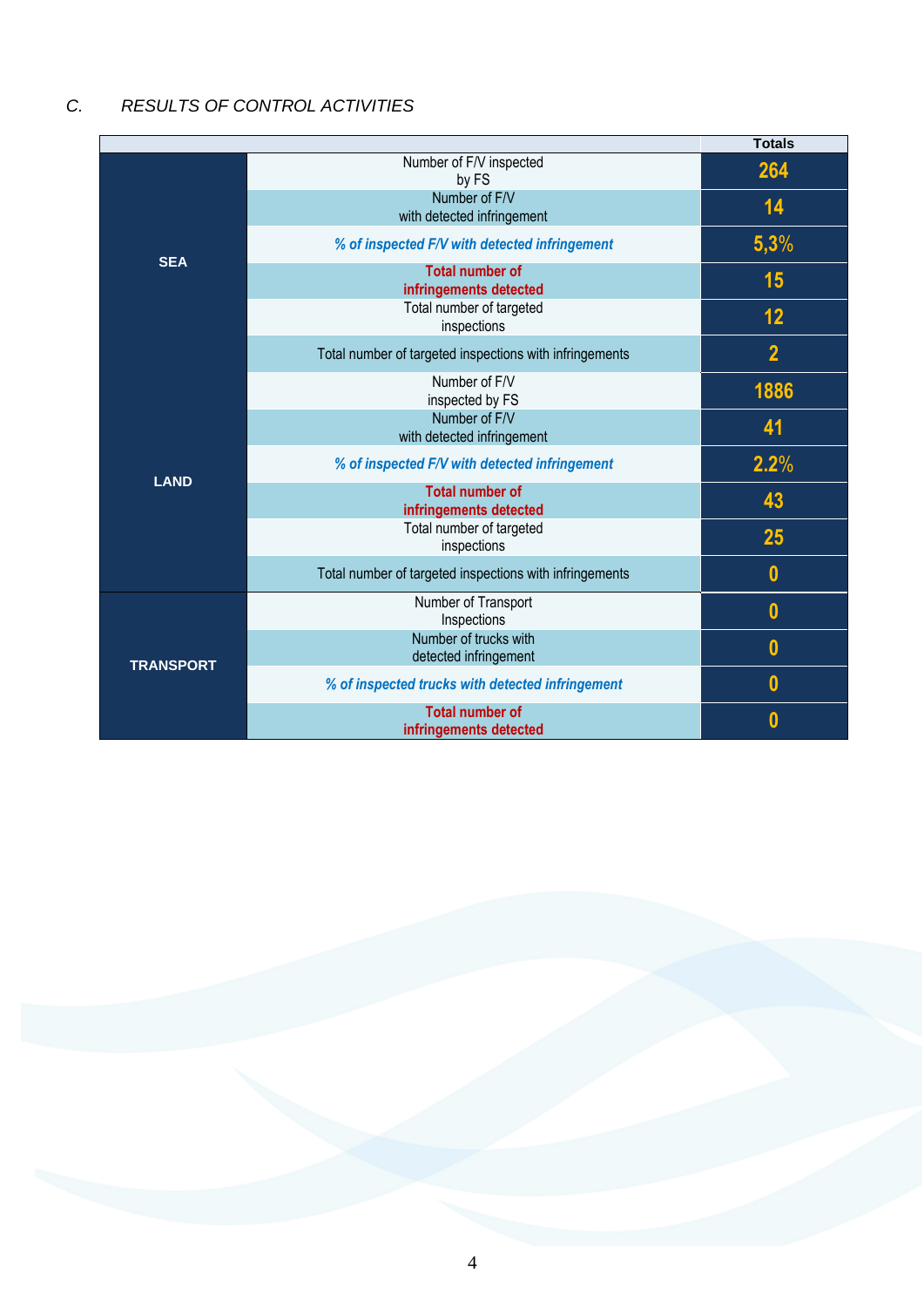# *D. TYPE OF INFRINGEMENTS DETECTED DURING THE JOINT CONTROL OPERATIONS*

| 01  | Not fulfilling of obligations to record and report catch or catch related data, including data to be<br>transmitted by satellite vessel monitoring system                                                                                                                                                                               | 35             |
|-----|-----------------------------------------------------------------------------------------------------------------------------------------------------------------------------------------------------------------------------------------------------------------------------------------------------------------------------------------|----------------|
| 011 | Failure to respect Effort Control Regime                                                                                                                                                                                                                                                                                                | 1              |
| 012 | Failure to comply with rules regarding trans-shipment or operations involving 2 or more vessels                                                                                                                                                                                                                                         | $\mathbf{0}$   |
| 013 | Falsifying logbook, landing declarations, sales notes, transfer declaration, transport docs or failure to keep<br>or submit these documents, as required                                                                                                                                                                                | 30             |
| 014 | Tampering with VMS or non-functioning VMS                                                                                                                                                                                                                                                                                               | $\mathbf{0}$   |
| 015 | Operate without VMS, ERS or AIS system                                                                                                                                                                                                                                                                                                  | 0              |
| 016 | Failure to comply with notification provisions (Exit, Entry, landings, trans-shipments, catches, pre-<br>notification, etc.)                                                                                                                                                                                                            | 4              |
| 02  | Use of prohibited or non-compliant gear according to EU legislation                                                                                                                                                                                                                                                                     | 7              |
| 021 | Use of prohibited or non-compliant fishing gear                                                                                                                                                                                                                                                                                         | $\overline{7}$ |
| 022 | Use of prohibited fishing method                                                                                                                                                                                                                                                                                                        | 0              |
| 03  | Falsification or concealing of markings, identity or registration                                                                                                                                                                                                                                                                       | $\bf{0}$       |
| 031 | Falsifying, deleting or concealing the markings, identity or registration of a fishing vessel                                                                                                                                                                                                                                           | 0              |
| 032 | Fishing gear with incorrect or no marks                                                                                                                                                                                                                                                                                                 | $\bf{0}$       |
| 04  | Concealing, tampering or disposal of evidence relating to an investigation                                                                                                                                                                                                                                                              | $\bf{0}$       |
| 041 | Concealing, tampering or disposal of evidence relating to an investigation                                                                                                                                                                                                                                                              | $\mathbf{0}$   |
| 05  | Taking on board, transhipping or landing of undersized fish in contravention of the legislation in<br>force                                                                                                                                                                                                                             | $\overline{3}$ |
| 051 | Taking on board, transhipping or landing of undersized fish in contravention of the legislation in force                                                                                                                                                                                                                                | 3              |
| 07  | Fishing without a valid licence, authorisation or permit issued by the flag State or the relevant<br>coastal State                                                                                                                                                                                                                      | $\bf{0}$       |
| 071 | Fishing without a valid licence, fishing permit or authorisation or with falsified documentation                                                                                                                                                                                                                                        | $\mathbf{0}$   |
| 08  | Fishing in a closed area or during a closed season, without or after attainment of a quota or beyond<br>a closed depth                                                                                                                                                                                                                  | 4              |
| 081 | Fishing in a closed area, closed season or beyond a close depth.                                                                                                                                                                                                                                                                        | $\bf{0}$       |
| 082 | Fishing without of after attainment of a quota                                                                                                                                                                                                                                                                                          |                |
| 09  | Directed fishing for a stock which is subject to a moratorium or for which fishing is prohibited                                                                                                                                                                                                                                        | $\bf{0}$       |
| 091 | Directed fishing for or retaining species subject to moratorium or for which fishing is prohibited                                                                                                                                                                                                                                      | 0              |
| 10  | Obstruction of work of officials in the exercise of their duties in inspecting for compliance with the<br>applicable conservation and management measures or the work of observers in the exercise of<br>their duties of observing compliance with the applicable Union rules                                                           | $\bf{0}$       |
| 101 | Obstructing, intimidating, interfering with or otherwise preventing an official whilst conducting an inspection                                                                                                                                                                                                                         | 0              |
| 102 | Absence or inappropriate pilot ladder                                                                                                                                                                                                                                                                                                   | $\pmb{0}$      |
| 103 | Obstructing, intimidating, interfering with or otherwise preventing the work of observers                                                                                                                                                                                                                                               | $\mathbf{0}$   |
| 11  | Transshipping to or participating in joint fishing operations with, support or resupply of fishing<br>vessels identified as having engaged in IUU fishing under Regulation (EC) No 1005/2008, in<br>particular those included in the Union IUU vessel list or in the IUU vessel list of a regional fisheries<br>management organisation | $\bf{0}$       |
| 111 | Transshipping to or participating in joint fishing operations with, support or re-supply of fishing vessels                                                                                                                                                                                                                             | $\pmb{0}$      |